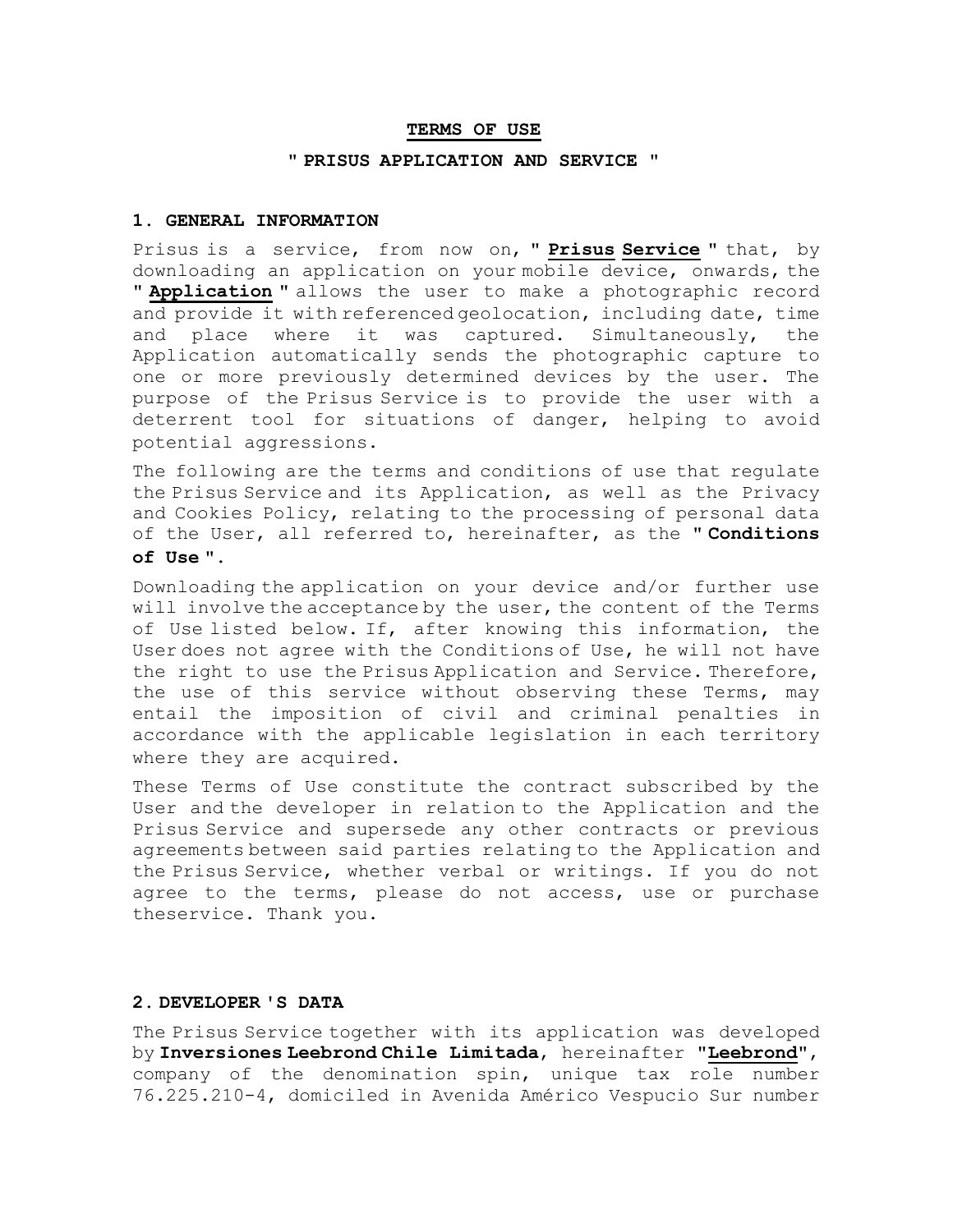960, commune of Las Condes, city of Santiago, Metropolitan Region, Chile.

The use of the Prisus Application and Service is recommended for people over 18 years of age. If you are a minor or incapable, we recommend you inform and consult to your parents or legal guardians when transmitting information to other Users , through the Prisus Application and Service .

The Conditions of Use constitute the contract subscribed by the Userand Leebrond, in relation to the Application and the Prisus Service, and supersede any other contracts or previous agreements between said parties relating to the Application and the Prisus Service, whether verbal or writings.

# **3. DOWNLOAD THE APPLICATION**

The application is available for download through the App Store and Google Play, where the User may find detailed information about the Prisus Service, including: a description of its main features and characteristics; the technical requirements for its development and installation (operating system, supported devices, etc.); access to our website, etc.

To download the Application and Prisus Service, you must have a device ("Device") using one of the following operating (or higher) systems: iOS 11.2 for iPhone and Android 5.1. All the devices that support these operating systems have the necessary characteristics for the correct operation of the Application. However, and specifically, the terminals must be able to receive Push Notifications, be able to access the activation of the location and have access to and connection to 3G Data or higher.

# **4. ACCESS AND DOWNLOAD THE APPLICATION FROM APPSTORE**

The following applies to any Application that is accessed or downloaded from the Apple App Store :

- a) The User accepts and agrees that (i) these conditions are subscribed between him and Leebrond only, and not Apple, and;(ii) Leebrond is solely responsible for the Prisus Application and Service originating in the Apple Store and its content. Using the application originating from the App Store must meet the Terms of Service App Store.
- b) The User accepts that Apple has no obligation to offer maintenance and assistance services regarding the Application originating in the App Store .
- c) In the event that the application originating from the App Store violates any applicable warranty, the User may notify Apple and this, in turn, will reimburse the purchase price of the application originating in the App Store, in the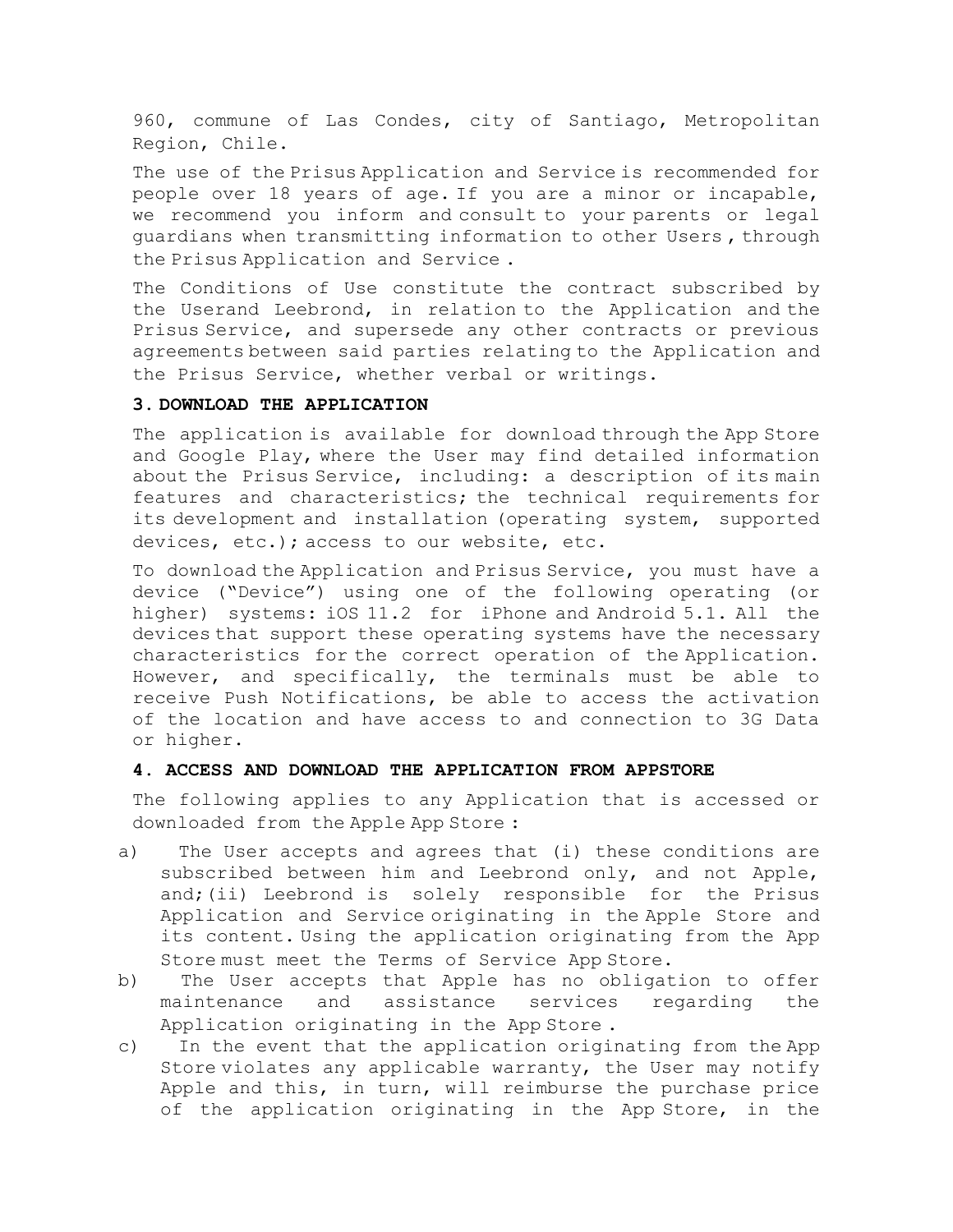maximum extent permitted by applicable regulations. Apple will have no other warranty obligation with respect to the application originating in the App Store . All other claims, losses, liabilities, damages for detriment, costs or expenses attributable to any breach of any warranty shall be the sole responsibility of Leebrond.

- d) The User and Leebrond accept that Apple is not responsible for resolving any claim that the User raises, or any claim by third parties related to the application originating in the App Store, or its possession and use, such as: (i) claims of responsibility for defective product; (ii) any claim that the App originating in the App Store does not meet any applicable legal or regulatory requirements, and; (iii) claims under consumer protection or similar laws.
- E) The User and Leebrond accept that, in the case of a third party claim consisting in that the application originating in the App Store, or the possession and use by the User of that application, infringes the intellectual property rights of a third party, it will be Leebrond and not Apple, the only responsible for the investigation, defense, resolution and exoneration in relation to any claim for infringement of intellectual property, to the extent required by these conditions.
- F) The User and Leebrond accept and agree that Apple and Apple's subsidiaries are third-party beneficiaries of these Terms and Conditions of Use, and therefore, after its acceptance, Apple will be entitled to demand compliance, as a third-party beneficiary of the same.
- g) Notwithstanding to any other term of these conditions, the User must comply with all the contractual terms of applicable third parties when using the Application originating in the App Store .

### **5. APPLICATION PRICE**

The download of the Application may be made in exchange for the payment of the single and total amount of **US \$ 3.99.-** , through the means of payment that the User selects from those available in the respective Applications Store . Depending on the country from which the payment is made, this could include additional taxes. As consideration for the price, the user is licensed to use the Application and Service Prisus during the period of duration established in these Conditions of Use.

The non - resident user in the United States, authorizes, of course, that the price of the application is billed in US\$ dollars.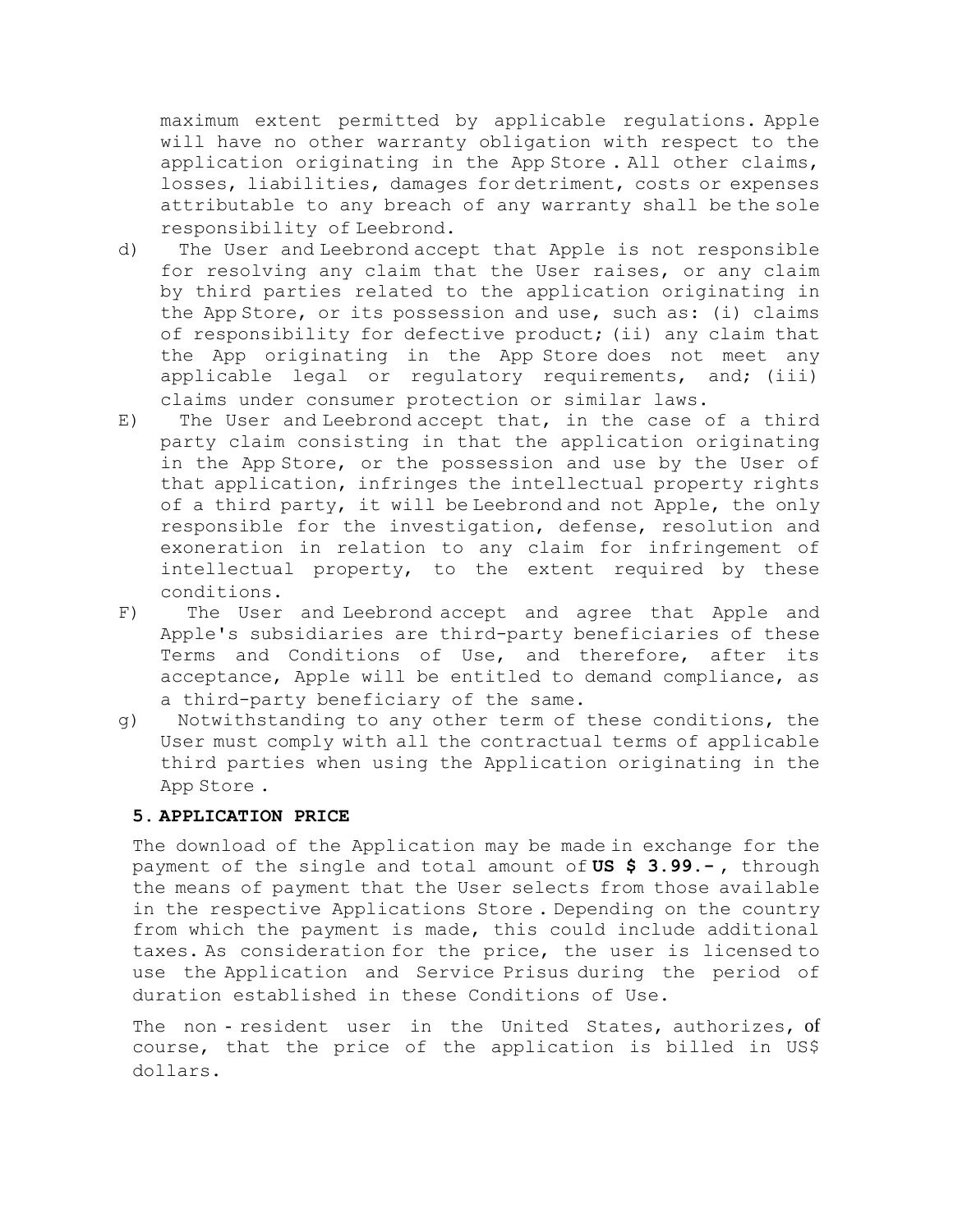Leebrond keeps the right to modify the price of the Prisus Application and Service at any time and without prior notice.

### **6. RETRACT POLICIES.**

The retraction policies in the acquisition of the Prisus application and service will be adjusted according to the current legislation of each country, where they are acquired. In the case of Chile, the provisions of article third bis letter c) of Law No. 19,496 on Consumer Rights will apply, granting the User the possibility of unilaterally terminating this contract within a period of ten days counted from from its celebration, attending the right to demand from the provider, the full refund of the price paid for the Prisus application and service .

Notwithstanding the foregoing, the Appstore and Google Play app stores have their own rebate and refund policies, whose links are presented below:

[http://www.apple.com/shop/help/returns\\_refund](https://translate.google.com/translate?hl=es&prev=_t&sl=es&tl=en&u=http://www.apple.com/shop/help/returns_refund)

https://support.google.com/googleplay/answer/2479637?hl=en&re f\_topic=6046221

# **7 . USER REGISTRATION**

Once downloaded the Application on your Device, the User must proceed to register as User of the Prisus Application and Service , through the creation of an Access Account . Registration as user is a simple process, in which the user must follow the instructions through the Application, providing a range of personal information, username and password to the registry and creating the Access Account to the Prisus Application and Service .

The User's Record will be created on the basis of the personal data provided by the User, or obtained through a public database. The User agrees to provide accurate, current, complete and reliable information and update it if necessary.

Leebrond reserves the right to suspend or cancel the Prisus Application and Service Access Account to any User if it is observed that the User, at the time of the Registration and in subsequent updates, has provided inaccurate, fraudulent, noncurrent or incomplete information, or that violates these Terms and Conditions of Use.

The User is solely responsible for protecting his / her username and password to access the Prisus Application and Service, and Leebrond does not have any responsibility for any action or activity not authorized by the User. In case of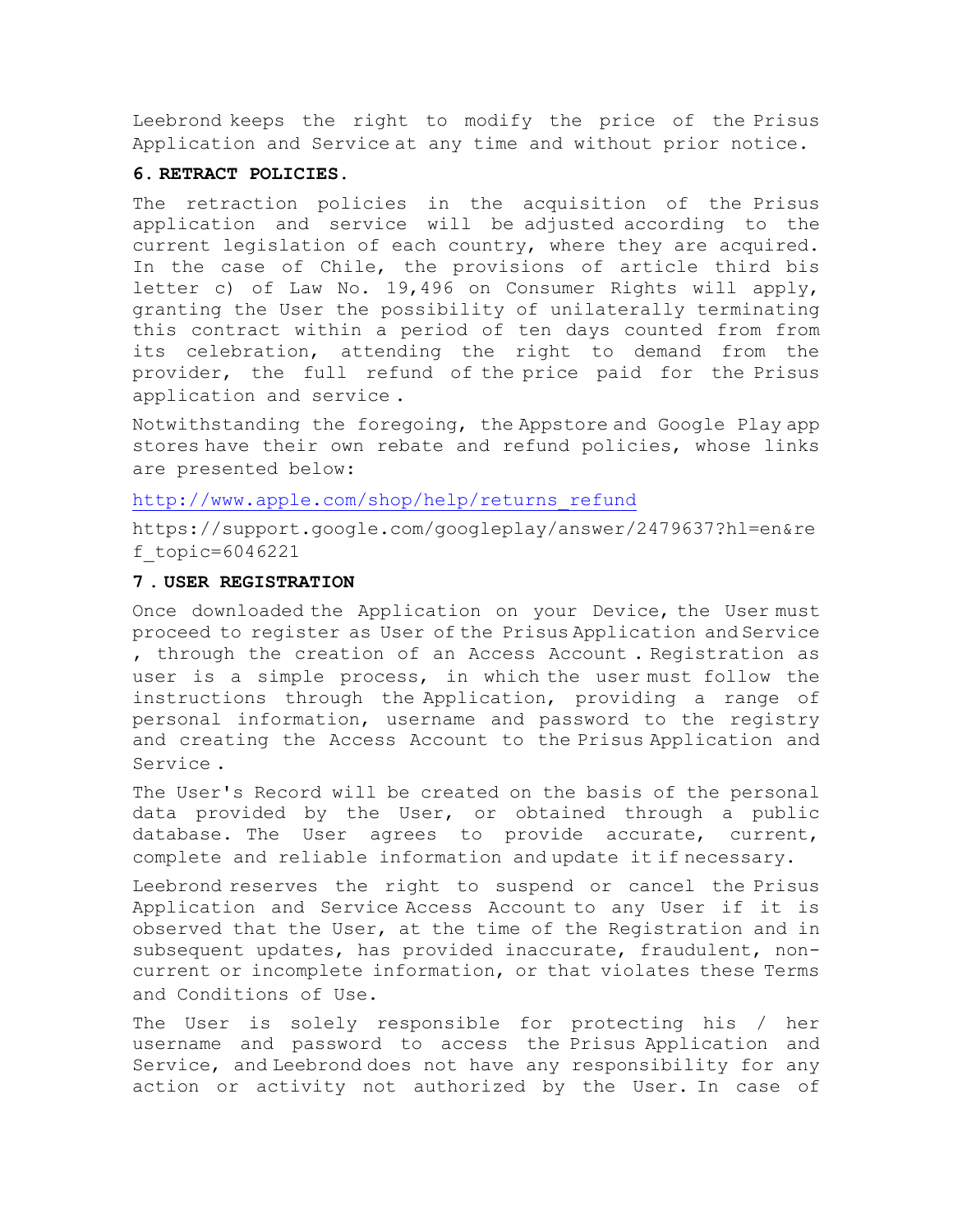warning of any irregularity in your Access Account, the User must notify Leebrond immediately.

For any questions regarding the Register as User of the Prisus Application and Service, you can contact Leebrond, through the following e-mail address: **support@prisusapp.com**

#### **8. LICENSE OF USE OF THE APPLICATION**

Through these Conditions of Use we grant the User a nonexclusive and non-transferable license , and for the period of duration established in these Terms of Use, to install and use the Application on a Device of its own, with the sole purpose of being able to use the Prisus Service . In no case may the User lease, lend, sell, distribute or sub-license the Application to third parties . Likewise, the User undertakes to eliminate the Application of the Device prior to any transmission of the Device to a third party .

Unless otherwise expressly stated, any use of the Application with a purpose other than that stated above will require prior and express authorization in writing from Leebrond. Likewise , the User will require our prior written authorization to carry out successive versions of the Application or of programs derived from it.

The User is not authorized to decompile, disassemble, reverse engineer, decrypt or in any other way modify the Application and / or its source code.

The related documentation about the Application and/or the Service Prisus provided to the user (user manuals, instructions, these Terms of Use, etc.) are the exclusive property of Leebrond Chile.

### **9 . SERVICES DELIVERED BY THE APPLICATION**

Through the Prisus Service the User may:

a) Make a photographic record and provide it with referenced geolocation , including date, time and place where it was captured, and;

b) Send the photographic capture, automatically, to one or more devices previously determined by the user, which will be called " Guardians ".

In the Prisus Service, the user decides at all times who wants to share their location, so the only ones that have access to this information, will be those "Guardians", who voluntarily have been selected by the User .

The information corresponding to the location of the User will not be shared by Leebrond with any third party other than those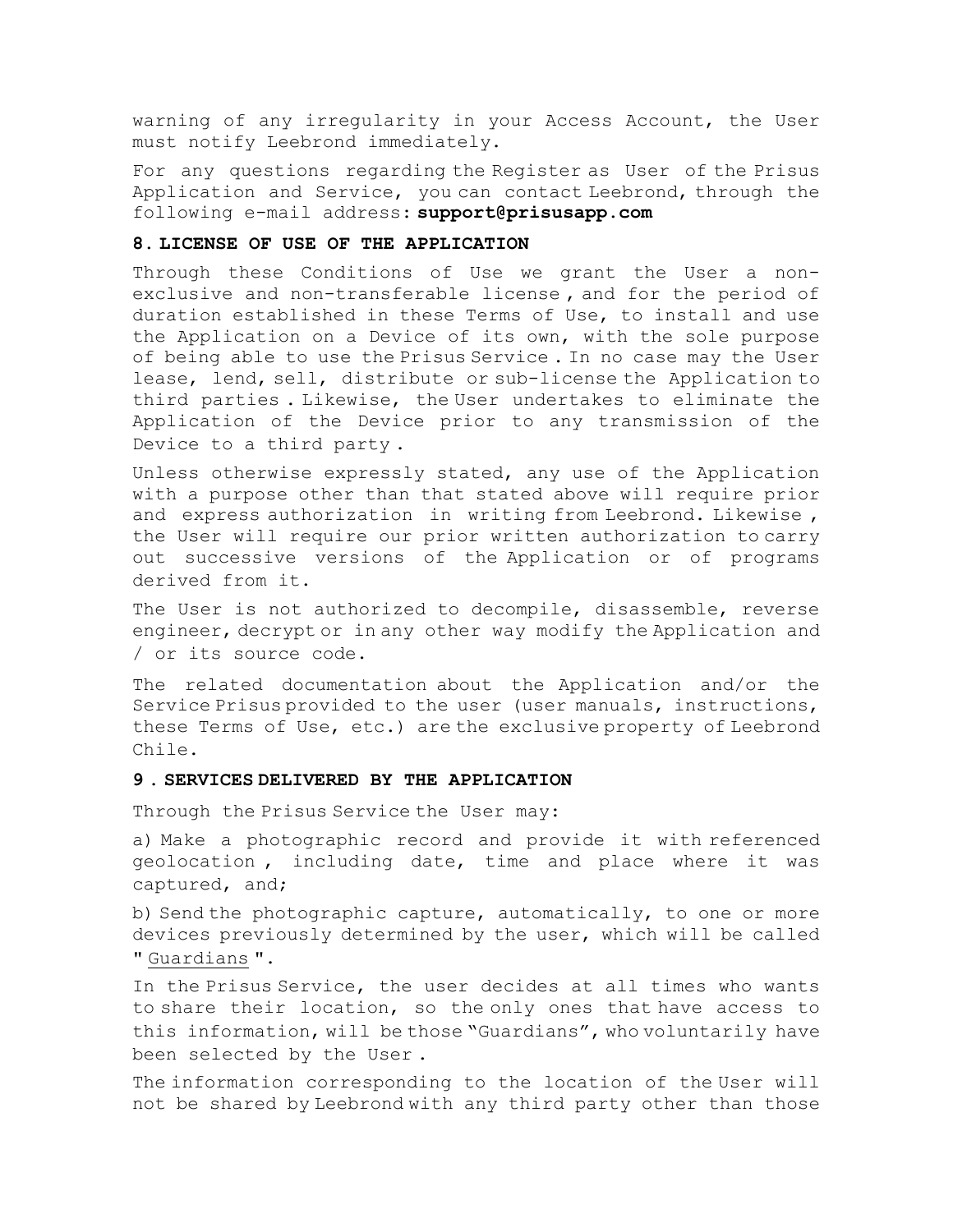exclusively and voluntarily chosen by the User. To select the "Guardians" with which the User will share their photographic records and location, the User must follow the steps detailed in The Application, once this is downloaded to his/her Device.

Also, at any time you can stop sharing your photographic records and location with other Users. This option will be available at all times .

## **10. USE OF APPLICATION AND SERVICE PRISUS**

The User agrees to use the Application and Service Prisus according with the law, morals, good manners and public order. The User is obliged to abstain from using the Application and / or Prisus Service for illicit purposes or effects, opposed to the provisions of these Terms of Use, harmful to the rights and interests of Leebrond or third parties, or that in any way they may damage, or deteriorate the image or reputation of Leebrond, or prevent the normal use or enjoyment of the services offered by it through the Prisus Service as well as the Application.

The User may only use the Application and / or the Prisus Service for exclusively personal purposes and within the scope established in these Terms of Use.

Leebrond may, in order to improve its service and for the benefit of the User, unilaterally modify, at any time and without prior notice, the Prisus Application and Service , or any substantial aspect thereof, or its operative, technical and operational conditions of use. Similarly, the User, in order to improve both the Application and the Prisus Service, and establish an optimum level of quality, may suggest those modifications deemed useful, as well as obtain any additional information or solve your doubts, complaints or suggestions, by contacting through the email address **support@prisusapp.com**, without this implying, however, any obligation for Leebrond .

In addition to the foregoing, in particular, but without limitation, the User will refrain from using the Application and / or Prisus Service to:

a) Harassing or disturbing third parties and/or violating their intimacy or privacy;

- b) Impersonate the identity of other users or third parties;
- c) Spying on other Users or third parties;

d) To inform third parties of the location of other Users;

e) Undermine the reputation, image and honor of other Users or third parties;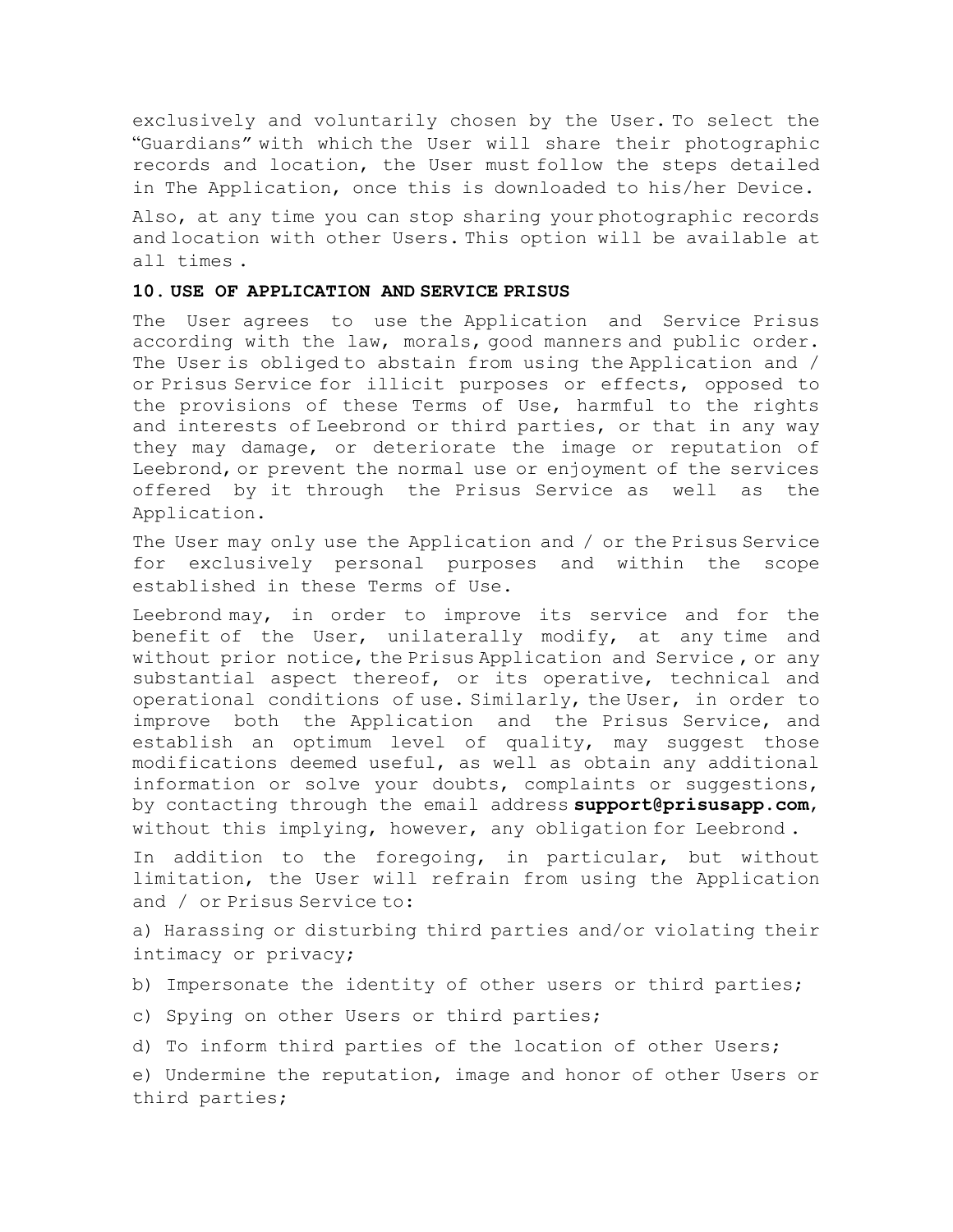f) Use it for advertising campaigns, in order to promote products , services or activities of third parties.

The User shall not develop any activity that may cause damage to application and/or Prisus Service and/or its operation and development.

Leebrond reserves the right to block or eliminate the profile, as well as to take pertinent legal actions, in the event that a User contravenes the provisions of this Contract.

## **11. INTELLECTUAL PROPERTY**

All the information contained in both the Application and the Prisus Service , including its graphic design and source code, are protected by copyright and other rights included in the Chilean Legal System and, especially, in Law No. 17,336 on Intellectual Property.

The laws on copyright and trademarks fully protect the Prisus Application and Service . By accepting these Terms, the User accepts and agrees that the Prisus Application and Service , including all associated trademark rights, are the exclusive property of Leebrond. The User agrees not to remove, alter or cover copyright notices or other proprietary rights incorporated to the application and Prisus Service. All trademarks, logos, trade names and any other property designation of Leebrond used in or in connection with the Prisus Application and Service are trademarks or registered trademarks of Leebrond. Trademarks, service marks, logos, trade names and any other proprietary designations of third parties used in or in connection with the Prisus Application and Service they are used only for identification purposes and may be trademarks of their respective owners.

By virtue of the foregoing, the User is expressly prohibited from any act of reproduction, distribution, transformation or public communication, as well as any type of assignment, of all or part of the content of the Application and the Prisus Service and, in general , any act of exploitation of all or part of the contents (images, texts, design, indexes, forms, etc.) as well as the databases and software necessary for the visualization or operation of the same , and of any object that according to current legislation, it is protected by intellectual property rules.

The User may not, under any circumstances, commercially use, directly or indirectly, in whole or in part, any of the contents that make up the Application and/or the Prisus Service without the prior written authorization of Leebrond.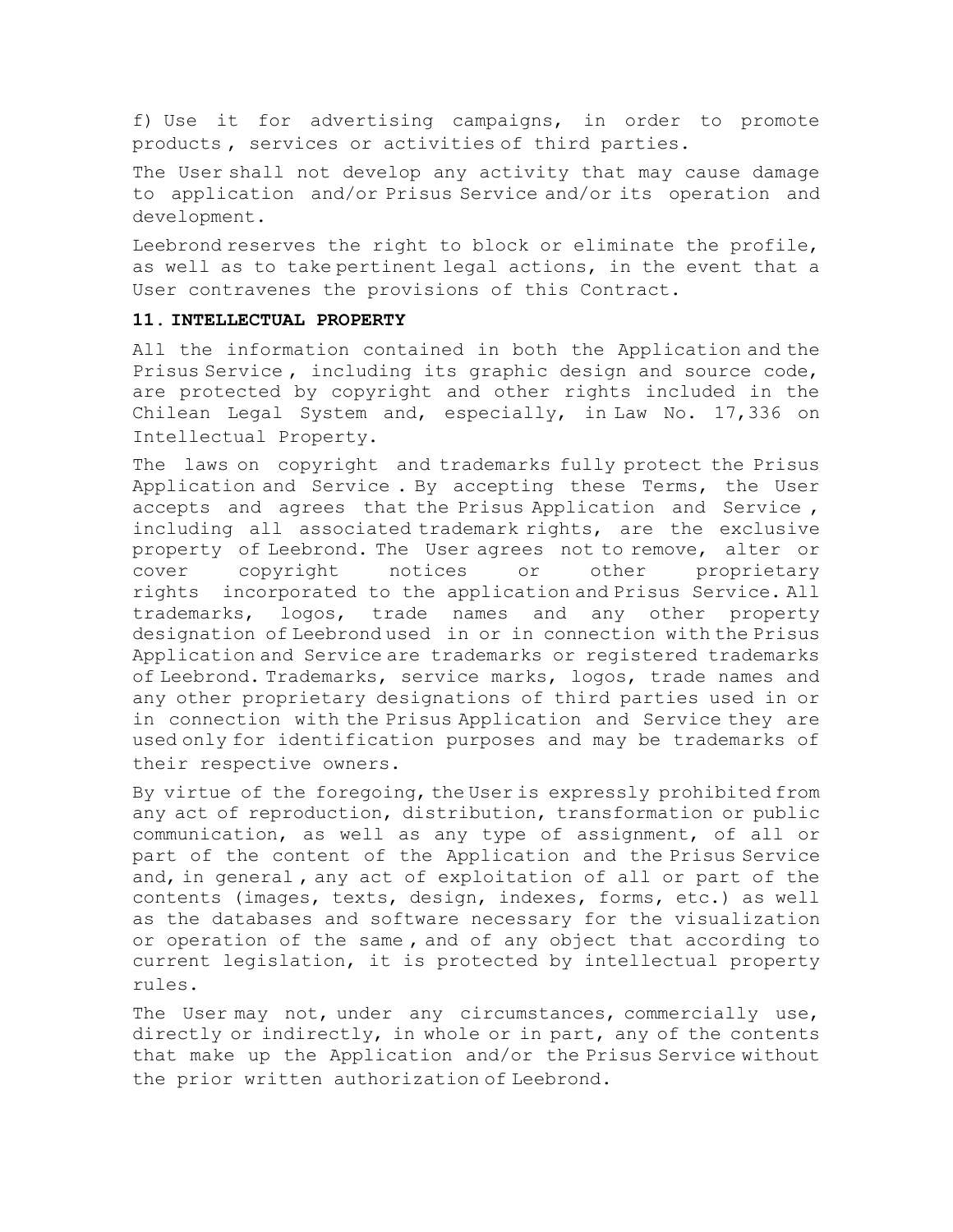Any reproduction or copy, distribution or publication, of any kind, of the content of the information published in the Application and on the Website, without prior written authorization of Leebrond, is prohibited and may be sanctioned according to current legislation in each territory.

## **12. PERSONAL DATA PROTECTION**

Following the registration of the User in the Prisus Service and the use thereof, certain personal data of its ownership, including its User name , telephone number and email address, will be incorporated into a "Cloud" directory of responsibility of Leebrond.

Your personal data will be used for the purpose to provide the Prisus Service, as well as for the maintenance, monitoring, development and evolution of the Service.

All the data requested at the time of registration as a User of the Prisus Service are mandatory, failure to provide any of requested data may prevent your registration in the Prisus Service.

The User may exercise their rights of access, rectification, cancellation and opposition to the personal information requested by the Application and the Prisus Service, by sending a communication, including a copy of their identity document or passport, to the following address, email: **[support@prisusapp.com](mailto:support@prisusapp.com)** .

The treatment of the personal data of each user will be governed by the laws applicable to the territory where the Prisus Application and Service has been acquired. In the case of Chile, the rules contained in Law No. 19.628 on "Protection of Personal Data" will be applied.

In the case of Users residing in the United States of America, Leebrond may, to the extent required by the relevant authorities, provide information in order to verify your criminal record.

## **1 3 . TECHNOLOGICAL LIMITATIONS**

The Prisus Service is provided based on geolocation technologies currently available and cartographies provided by suppliers outside of Leebrond, which could not be infallible.

We inform the User that as a consequence of carrying out maintenance work, in certain cases there may be temporary interruptions of the Prisus Service , without this entailing any responsibility for Leebrond.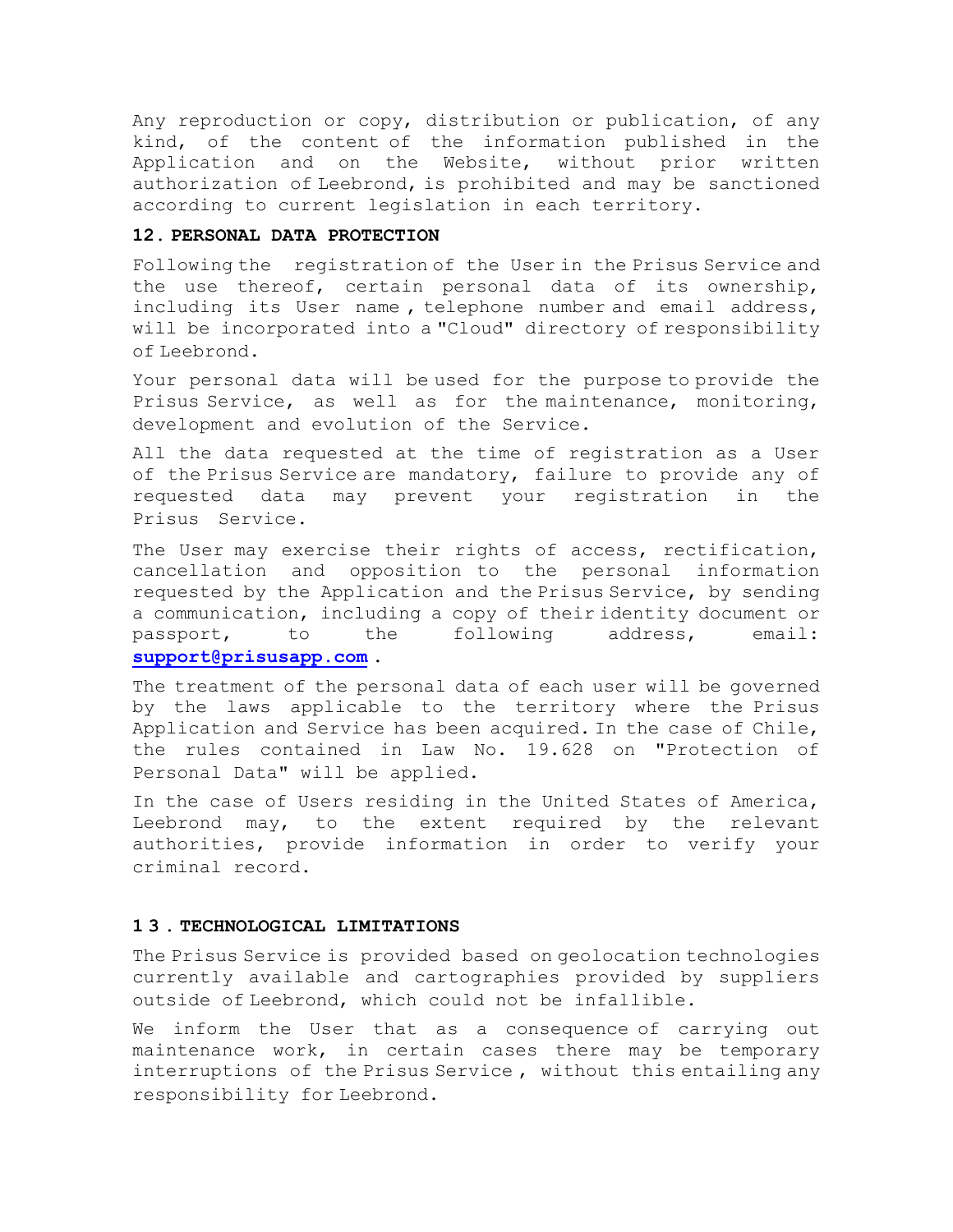Also we inform the user that, besides the above, there are a variety of factors that can affect the Prisus service, application and/or quality, such as environmental conditions, network saturation, connectivity, third-party software, device performance, etc.

Through the following e-mail address you can contact Leebrond to report any errors detected, as well as comments and suggestions: **support@prisusapp.com** .

## **1 4 . LINKS TO THIRD PARTY WEB SITES**

The links contained in the Prisus Application and Service, referred to advertising or other content, and whose ownership or responsibility correspond to third parties other than Leebrond, are not the responsibility of the latter, who under no circumstances undertakes to control or approve the services, contents, data, files, products and any kind of material existing on the web page or web pages of third parties. Therefore, LeeBrond will not respond, under any circumstances, to the legality of the contents of said pages, being the exclusive responsibility of the third party everything that concerns the content of that link, especially the respect to the law, moral , good customs and public order. The existence of links does not imply a relationship of any kind between Leebrond and the owner of the website on which it is established.

Those Users or third parties who intend to establish a link on pages of their ownership and responsibility towards the Prisus Application and Service, must request a prior authorization to the following email, indicating their contact data : **support@prisusapp.com** , guaranteeing in any case that link always direct users to the first page or Prisus Service home page, being expressly excluded deep links or "deep link" or frame links or "link frame". Except for those signs that form part of the link to the Prisus Service , Users will guarantee that the web page from which the link is established will not contain trademarks, trade names, signs of establishments, names, logos, slogans or any other distinctive sign belonging to Leebrond.

#### **1 5 . RESPONSIBILITY**

Leebrond is not liable to the User for damages resulting from incorrect use of the Application and/or the Prisus Service, or failure to comply with the recommendations or instructions provided by Leebrond in these Terms and Conditions of Use .

### **16. DISCLAIMER OF LIABILITY**

Leebrond will not be responsable of: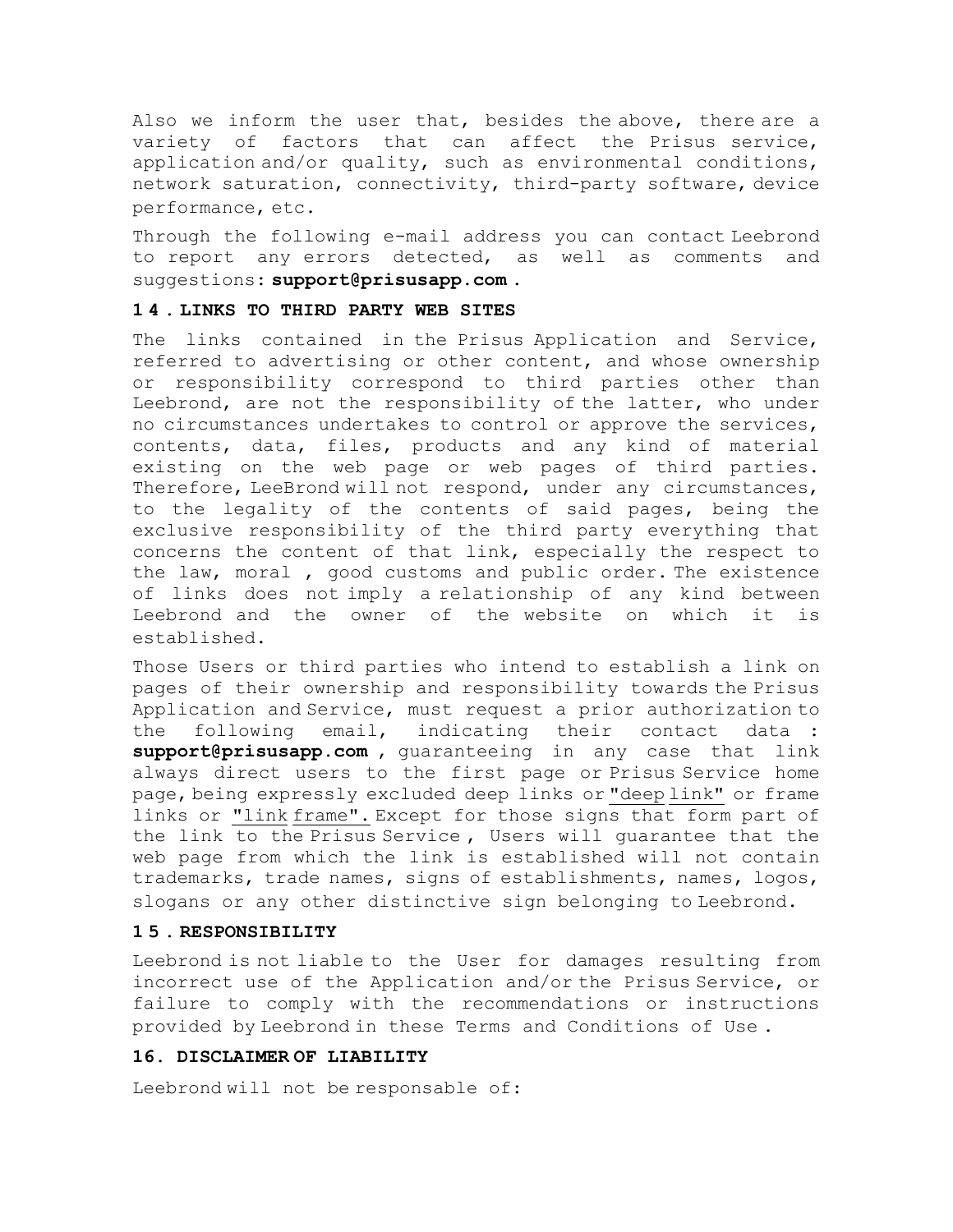a ) The malfunction of the Application and the Prisus Service due to causes beyond the control of Leebrond.

b ) Possible errors or safety deficiencies that may occur due to the use by the User, of a device not updated or unsafe, as well as by the activation of the password conservation devices or user identification codes in the browser or of the damages, errors or inaccuracies that may arise from the malfunction of the same.

c ) Direct or indirect damages that may be caused by the information transmitted or communicated in the Prisus Application or Service or in its electronic communications, including , without limitation , technical or human errors in the published data.

d ) The contents of the Prisus Application and Service , as it can not give guarantees or security, expressly or tacitly, implicitly or explicitly, with respect to the accuracy, veracity or integrity of the information offered or referenced in it. Leebrond is not responsible for the consequences derived from the actions or claims that third parties execute referring or invoking, either directly or indirectly, the information included in this Service. In any case Leebrond will offer the greatest efforts, both technical and human, to keep your Application and the Prisus Service up to date, complete and secure.

e) Damage, including among others, and not limited to: damage, loss or direct or indirect, incidental or consequential expenses arising in connection with this service or use or inability to use by any party, or in connection with any failure or defect in performance, error, omission, interruption, defect, delay in operation or transmission, computer viruses or system or line failures.

The User shall be liable for damages of any nature arising from unlawful or fraudulent acts, as well as those damages that Leebrond or the rest of the Prisus Application and Service may suffer as a consequence, directly or indirectly, of the breach by part of the User of these Conditions of Use, reserving Leebrond those actions to which he was entitled before the relevant judicial or police authorities.

Although it uses its best efforts, Leebrond does not guarantee in any case to the Users, the continuous and uninterrupted access and use of the Prisus Application and Service .

## **1 7 . DURATION AND TERMINATION**

The contract between the User and Leebrond it is unlimited time. The User may unilaterally terminate its contractual